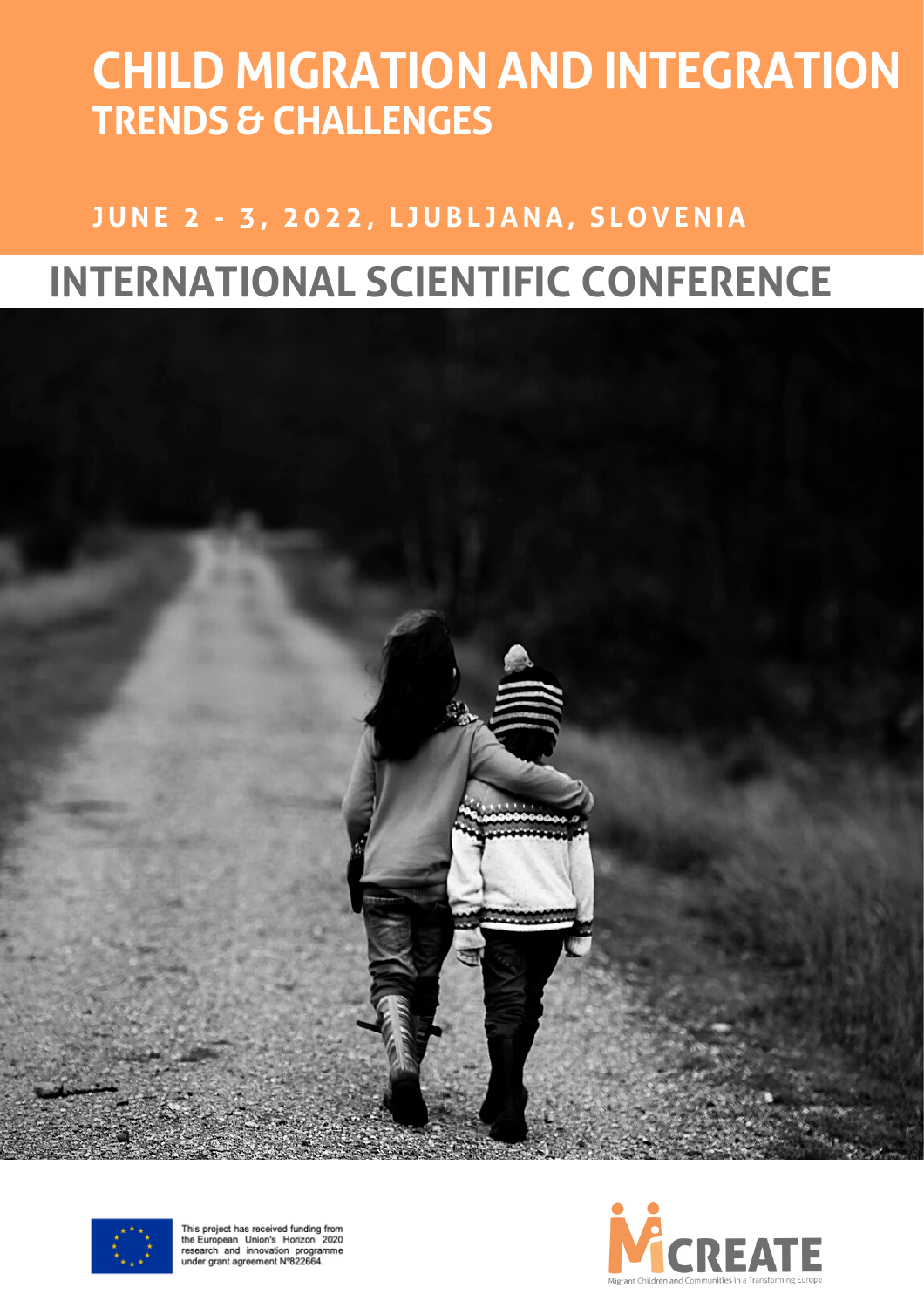

**DAY 1, THURSDAY, JUNE 2**

**8:30 - 11:15 REGISTRATION (RECEPTION HALL) 9:15 - 10:45: UNACCOMPANIED MINORS 1 / METHODOLOGIES AND APPROACHES 1 (S3 AND S4) 10:45 - 11:15 COFFE BREAK 11:15- 12:30 CONFERENCE WELCOME AND KEYNOTE SPEAKER DR. CLAUDIO BARALDI (RED HALL) 12:30 - 13:45 LUNCH BREAK 13:45 - 15:15 EDUCATIONAL SETTINGS 1 (S3) 15:15 - 15:45 COFFEE BREAK 15:45 - 17:15 METHODOLOGIES AND APPROACHES 2 (S3) / EDUCATIONAL SETTINGS (S4) 17:15 END OF PROGRAMME**

**DAY 2, FRIDAY, JUNE 3**

**8:45 - 9:15 REGISTRATION (RECEPTION HALL) 9:15 - 10:45 UNACCOMPANIED MINORS 2 (S3) / METHODOLOGIES AND APPROACHES 3 (S4) 10:45 - 11:15 COFFEE BREAK 11:15 - 12:30 KEYNOTE SPEAKER: DR. ALEKSANDRA GRZYMAŁA-KAZŁOWSKA (RED HALL) 12:30 - 13:45 LUNCH BREAK 13:45 - 15:15 MIGRANT CHILDREN IN TRANSIT 2 (S3) / EDUCATIONAL SETTINGS 2 (S4) 15:15 - 15:45 COFFEE BREAK 15:45 - 17:15 EDUCATIONAL SETTINGS 4 (S3)**

**17:15 – 17:30 CONCLUSION**

**\* S3 AND S4 ARE SEMINAR CLASSROOMS LOCATED IN THE FACULTY'S BASEMENT. \*\* RED HALL IS A LECTURE HALL ON THE 1ST FLOOR OF THE FACULTY. \*\*\* LUNCH IS UP TO PERSONAL CHOICES. THERE ARE SNACK BARS AND RESTAURANTS WITHIN FIVE MINUTES' WALK OR YOU CAN HAVE A LUNCH AT THE FACULTY'S CAFETERIA.**

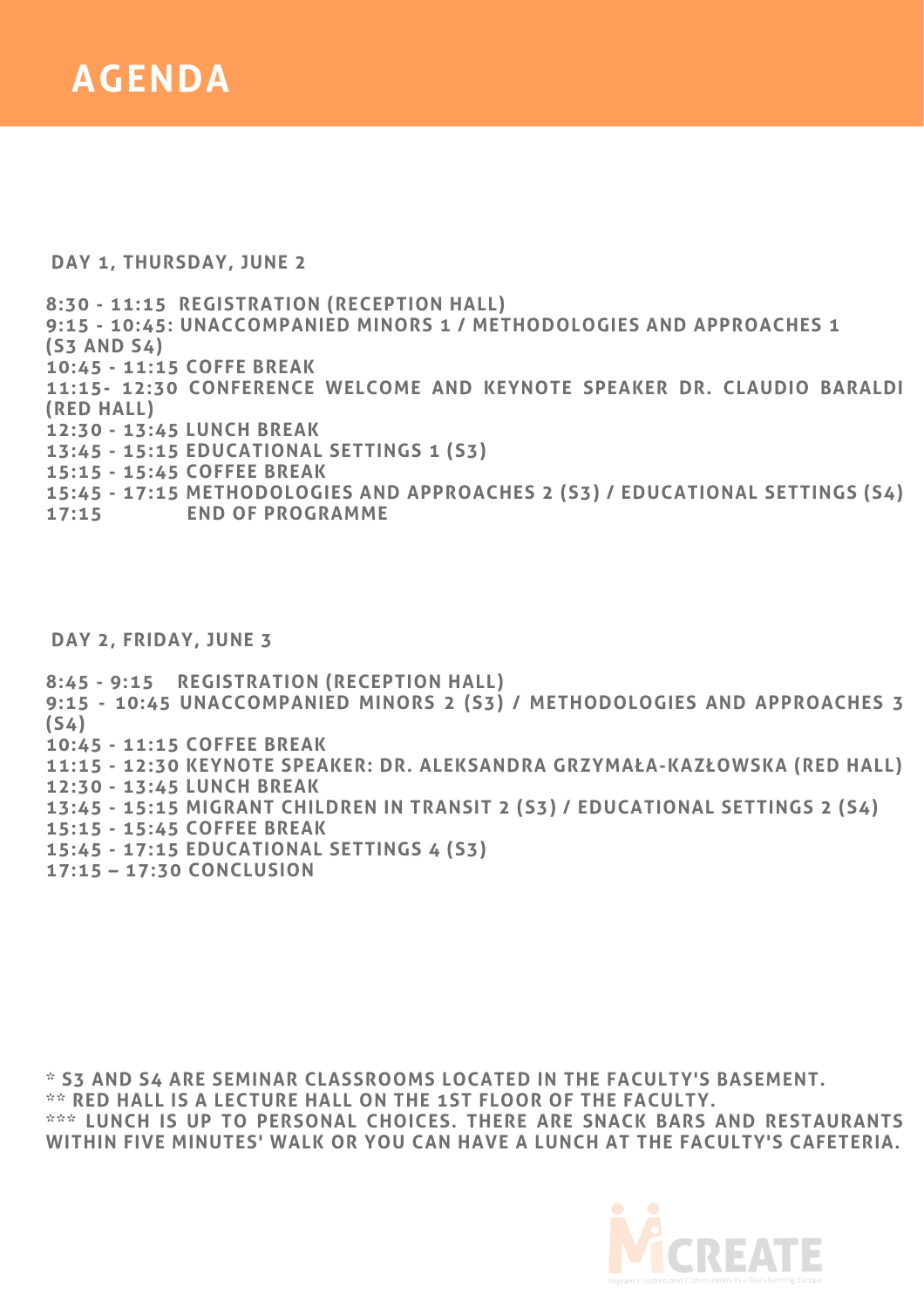### **KEYNOTE SPEAKERS**



#### **Prof. dr. Claudio Baraldi**

Claudio Baraldi is Professor of Sociology of cultural and communicative processes (University of Modena and Reggio Emilia). His research concerns communication systems and social interactions, related to facilitation of children and young people's participation, interlinguistic and intercultural mediation, conflict management. Claudio is past-president of the Research Committee Sociology of Childhood (International Sociological Association) and a member of the Board of Research Network Sociology of children and childhood (European Sociological Association). Currently, he is principal investigator of a European (HORIZON 2020) CHILD-UP project and a national research programme in Italy.



#### **dr. Aleksandra Grzymała - Kazłowska**

Aleksandra Grzymała-Kazłowska (PhD Hab.) is a Professor at the University of Warsaw in the Faculty of Sociology and at the Centre of Migration Research. She is also a Research Associate at the Institute for Research into Superdiversity at the University of Birmingham, which hosted her Individual Marie Skłodowska-Curie Fellowship "Social Anchoring in Transnational Social Spaces". She is also the Editor-in-Chief of the Central and Eastern European Migration Review. Her interests focus on different dimensions and implications of migration and diversity related to adaptation, identity, social relations, attitudes and discourses, inequality and inclusion.

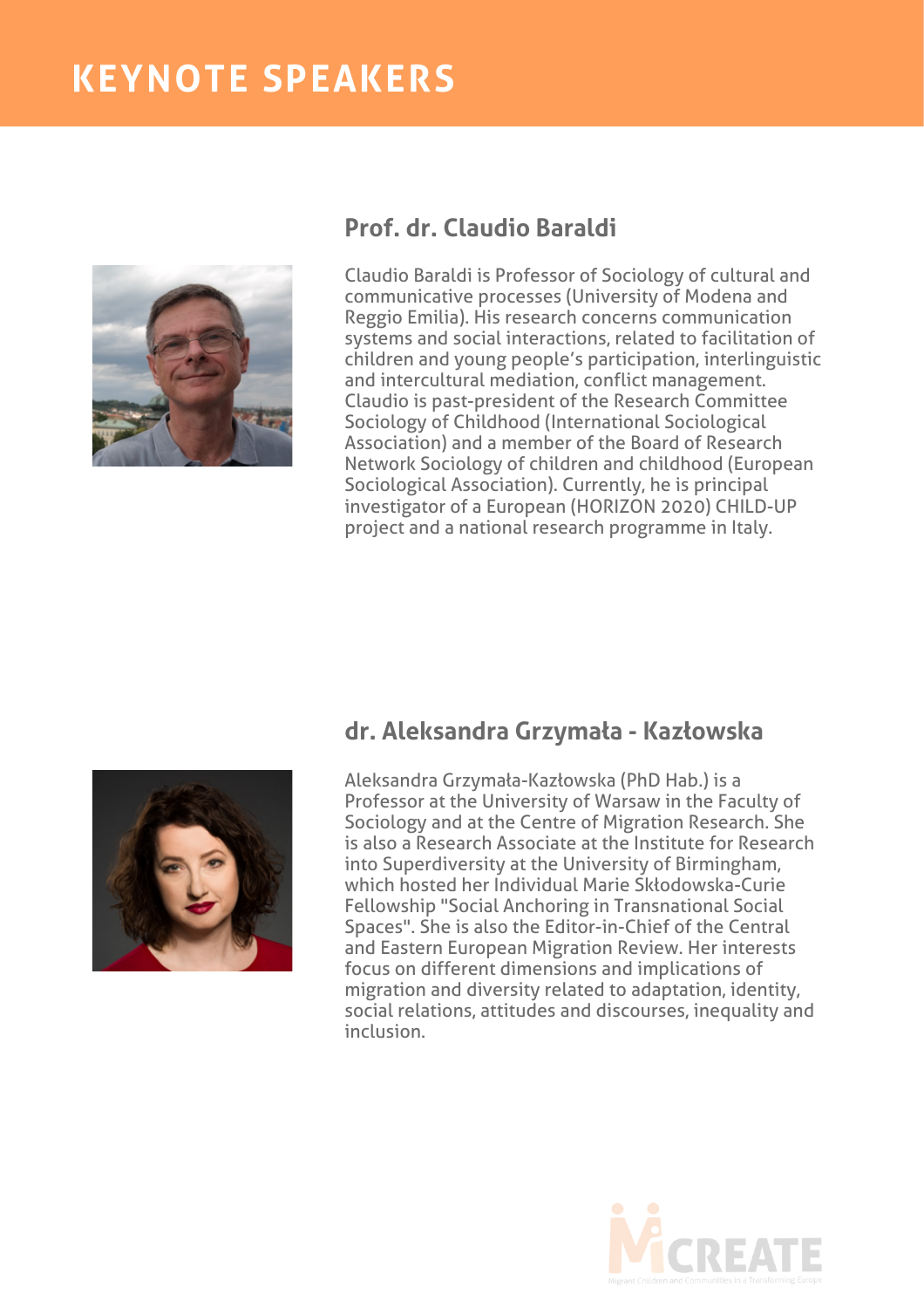### **LOCATION**



University of Ljubljana, Faculty of Law

Poljanski nasip 2 1000 Ljubljana, Slovenia